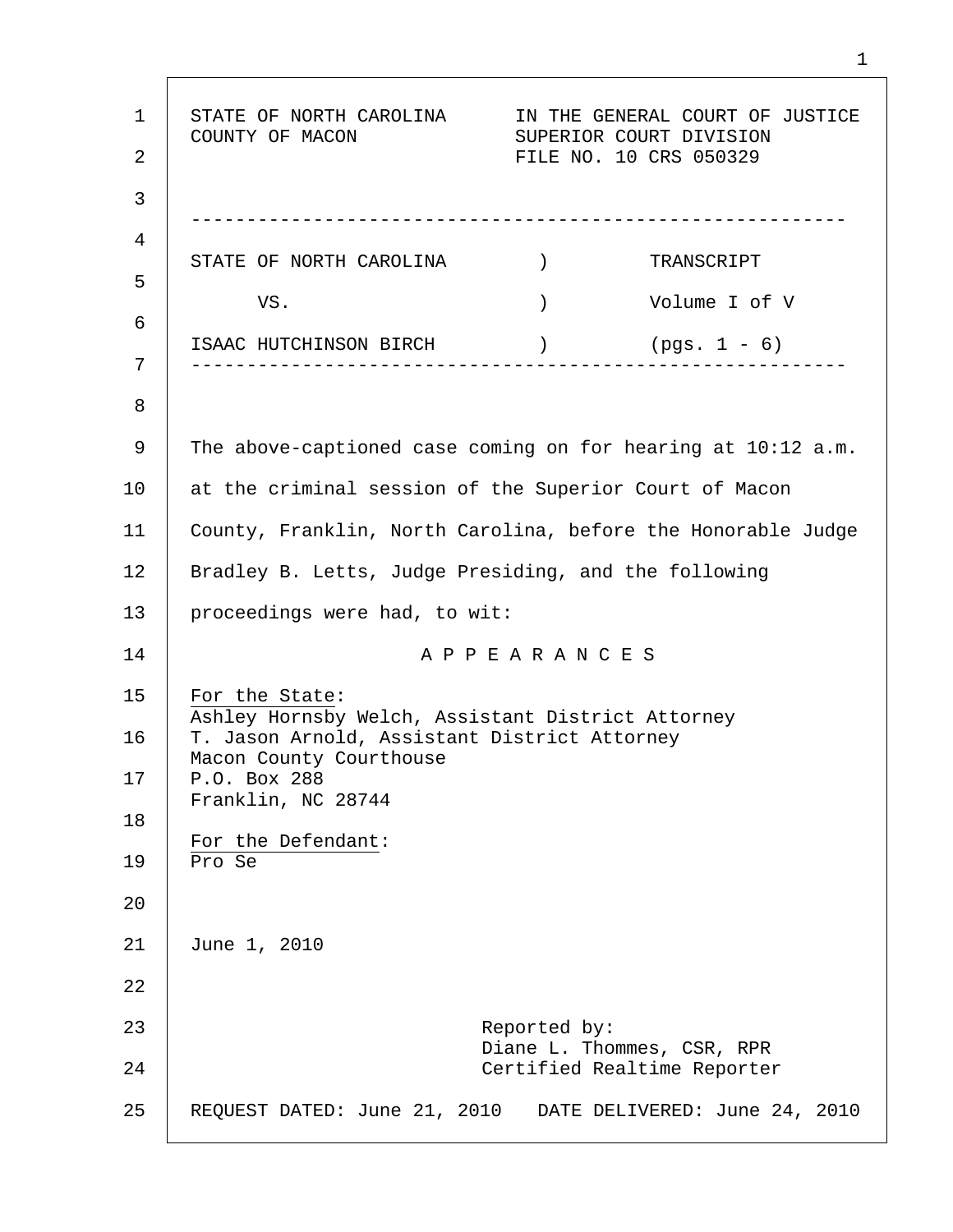1 2 3 4 5 6 7 8 9 10 11 12 13 14 15 16 17 18 19 20 21 22 23 24 25 THE COURT: Mr. Birch, if you would step around, please. MS. HORNSBY WELCH: Your Honor, I misspoke. He did not sign a waiver in district court. Judge Davis entered one for him. THE COURT: 10 CRS 5069. Good morning, Mr. Birch. I need to find out what you want to do about an attorney. You can hire your own, represent yourself, or ask for a court-appointed attorney. MR. BIRCH: I don't see any need for one right now until the issue at hand is resolved. THE COURT: And what is the issue at hand? MR. BIRCH: Jurisdiction of the state, sir. THE COURT: Oh, okay. Just have a seat and I'll hear you. MR. BIRCH: Before we went on the record, I'm reserving all my rights. THE COURT: You're going to have to talk a little louder so she can take down everything you say. This is 10 CRS 50329. MR. BIRCH: Before we went on the record, I'm reserving all my rights. I filed a notice. I think the paperwork stands for itself. THE COURT: Do you wish to be heard on this? MR. BIRCH: Like I said, I believe it stands for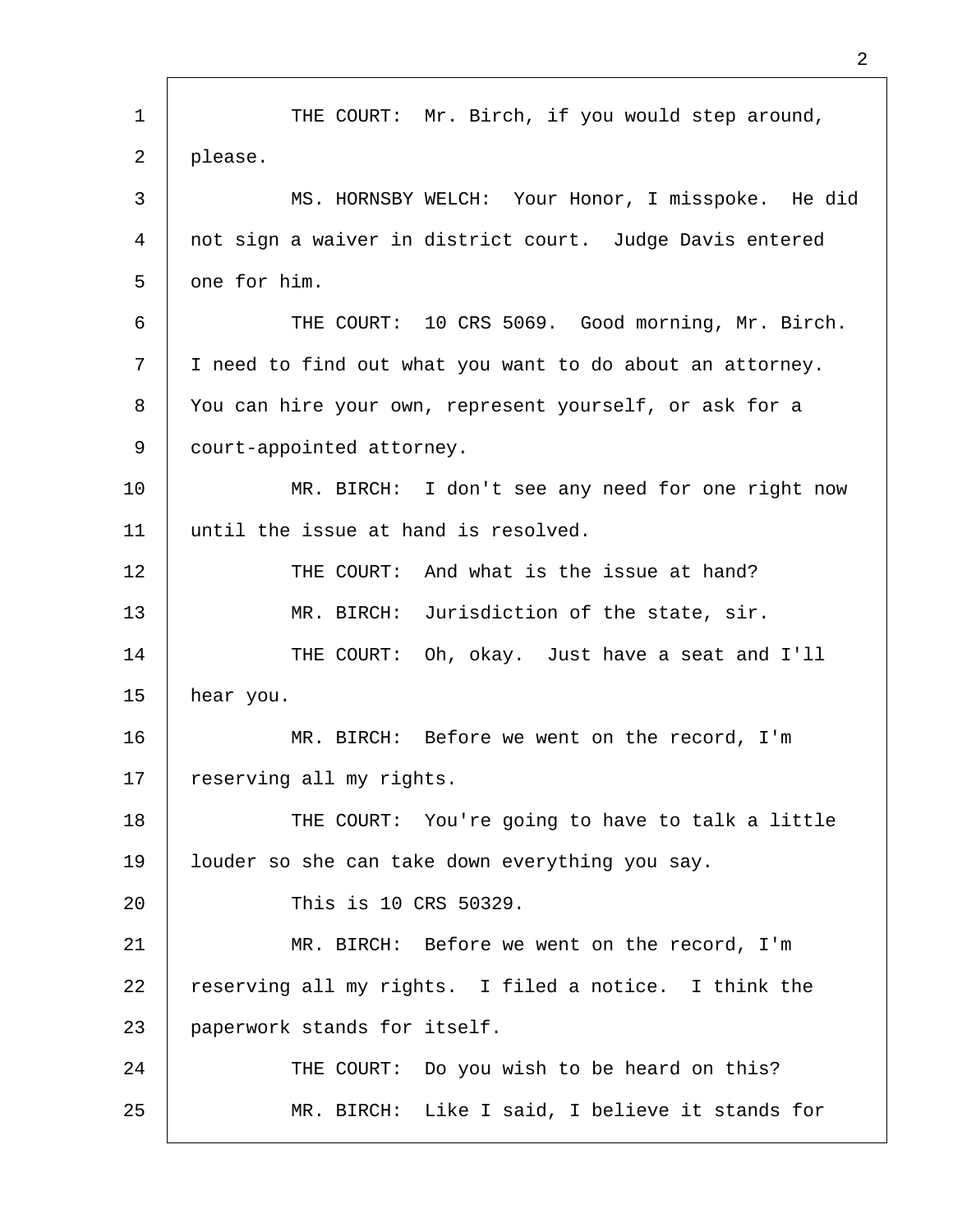| $\mathbf{1}$ | itself.                                                      |  |
|--------------|--------------------------------------------------------------|--|
| 2            | THE COURT: Okay. Your motion is denied. What do              |  |
| 3            | you want to do about an attorney, hire your own, represent   |  |
| 4            | yourself, or ask for court-appointed counsel?                |  |
| 5            | MR. BIRCH: It wasn't a motion, sir.                          |  |
| 6            | THE COURT: Okay. Show that the defendant refuses             |  |
| 7            | to answer the Court; the Court will therefore enter a waiver |  |
| 8            | of counsel for the defendant, Mr. Birch.                     |  |
| 9            | When does this matter need to be set for trial?              |  |
| 10           | MR. ARNOLD: We're prepared to try this case now,             |  |
| 11           | your Honor.                                                  |  |
| 12           | MR. BIRCH: I object.                                         |  |
| 13           | THE COURT: Objection is overruled.                           |  |
| 14           | When do you want to schedule this for trial?                 |  |
| 15           | MR. ARNOLD: Let's hold it open this week, if we              |  |
| 16           | can get to it. If not, the week of 6/28 will be just fine.   |  |
| 17           | THE COURT: Mr. Birch, your jury trial will be this           |  |
| 18           | week. You need to stay in touch with the DA's office.<br>The |  |
| 19           | jury will be coming in in the morning, and we'll let you     |  |
| 20           | know when your matter is called for trial.                   |  |
| 21           | MR. BIRCH: Aren't Rule 15(a) under the General               |  |
| 22           | Statute -- isn't Rule 15(a) in force right now?              |  |
| 23           | THE COURT: Yes, sir, it is. And I have made my               |  |
| 24           | ruling, and my ruling is final. You have a nice day. We'll   |  |
| 25           | be in touch with you.                                        |  |

Г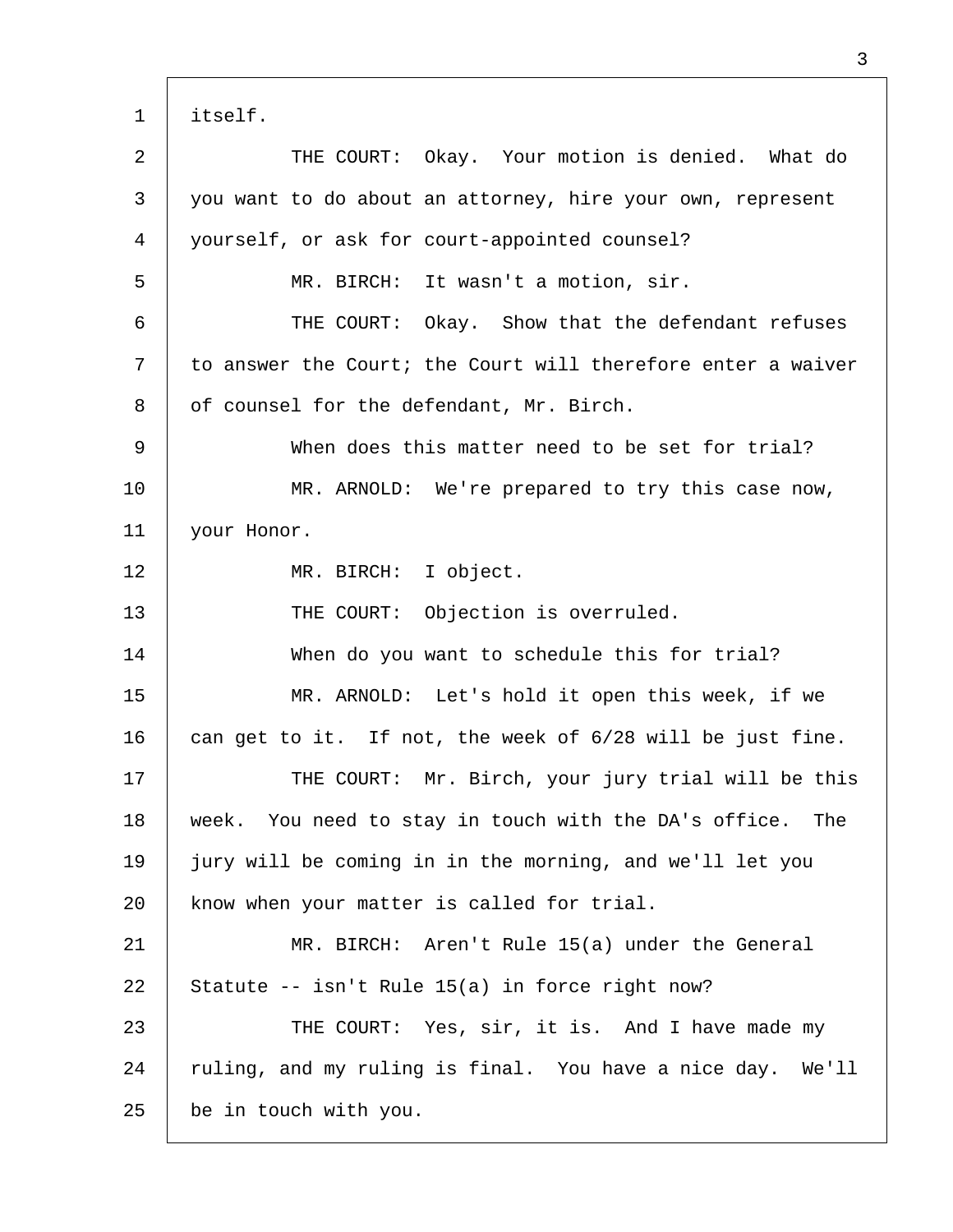| $\mathbf 1$    | MR. BIRCH: All right. Look forward to it. |
|----------------|-------------------------------------------|
| $\overline{a}$ | (Whereupon, the proceedings were          |
| $\mathsf{3}$   | concluded at 10:15 a.m.)                  |
| $\overline{4}$ |                                           |
| 5              |                                           |
| $\epsilon$     |                                           |
| $\overline{7}$ |                                           |
| $\,8\,$        |                                           |
| $\mathsf 9$    |                                           |
| $1\,0$         |                                           |
| $11\,$         |                                           |
| $12\,$         |                                           |
| 13             |                                           |
| $1\,4$         |                                           |
| $15\,$         |                                           |
| $16\,$         |                                           |
| 17             |                                           |
| $18$           |                                           |
| 19             |                                           |
| $20$           |                                           |
| $2\sqrt{1}$    |                                           |
| 22             |                                           |
| 23             |                                           |
| 24             |                                           |
| 25             |                                           |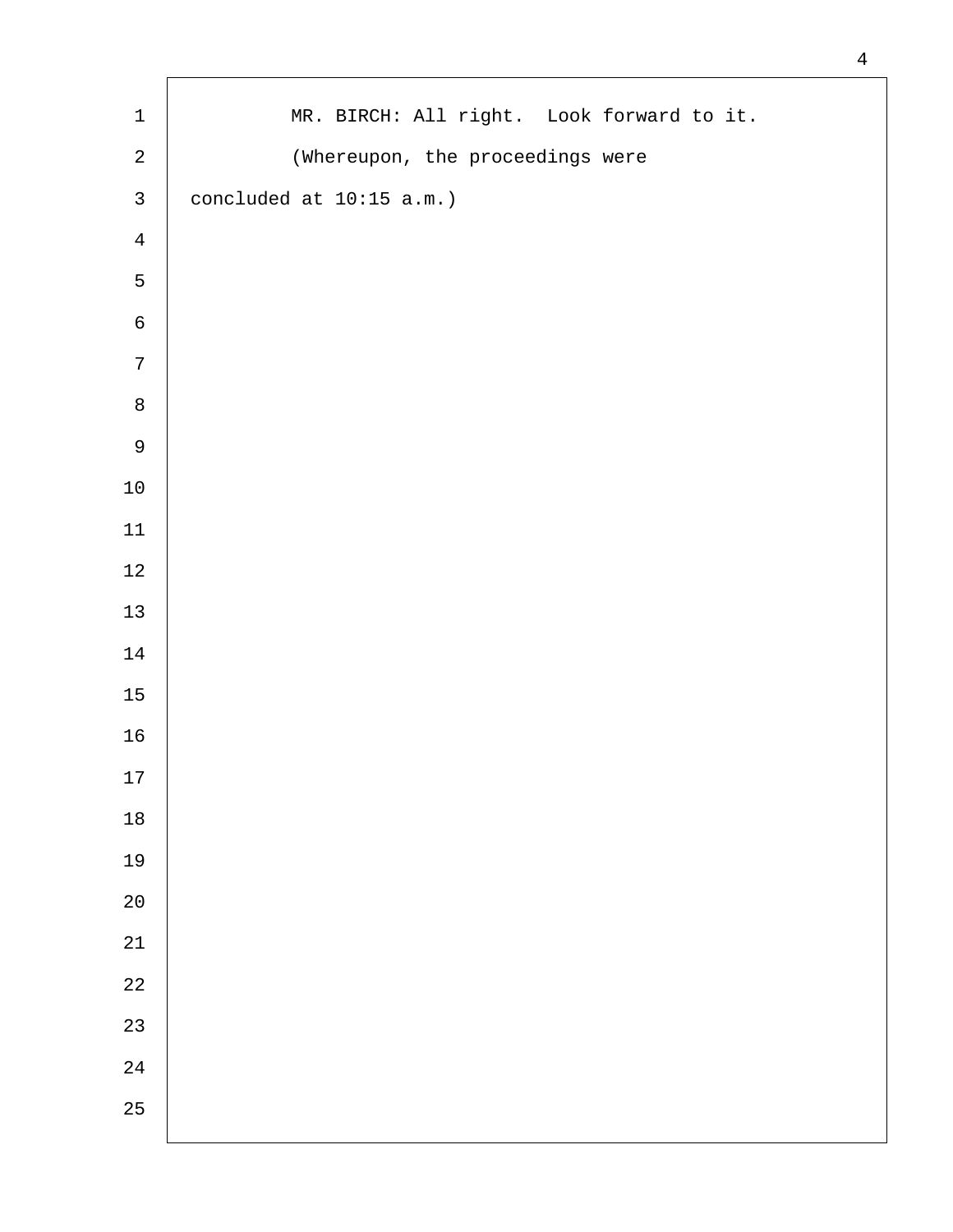| 1  | CERTIFICATE                                                  |  |
|----|--------------------------------------------------------------|--|
| 2  |                                                              |  |
| 3  |                                                              |  |
| 4  | STATE OF NORTH CAROLINA<br>$\left( \right)$                  |  |
| 5  | COUNTY OF MACON<br>$\mathcal{C}$                             |  |
| 6  |                                                              |  |
| 7  | I, DIANE L. THOMMES, the officer before whom the             |  |
| 8  | foregoing proceeding was taken, do hereby certify that said  |  |
| 9  | proceeding, pages 1 through 4, inclusive, is a true and      |  |
| 10 | correct and verbatim transcript of said proceeding.          |  |
| 11 | I further certify that I am neither counsel for,             |  |
| 12 | related to, nor employed by any of the parties to the action |  |
| 13 | in which this proceeding was heard; and further, that I am   |  |
| 14 | not a relative or employee of any attorney or counsel        |  |
| 15 | employed by the parties thereto, and am not financially or   |  |
| 16 | otherwise interested in the outcome of the action.           |  |
| 17 |                                                              |  |
| 18 | viane L. te                                                  |  |
| 19 | Diane L. Thommes, CSR, RPR                                   |  |
| 20 | Certified Realtime Reporter<br>Official Reporter             |  |
| 21 |                                                              |  |
| 22 |                                                              |  |
| 23 |                                                              |  |
| 24 |                                                              |  |
| 25 |                                                              |  |
|    |                                                              |  |